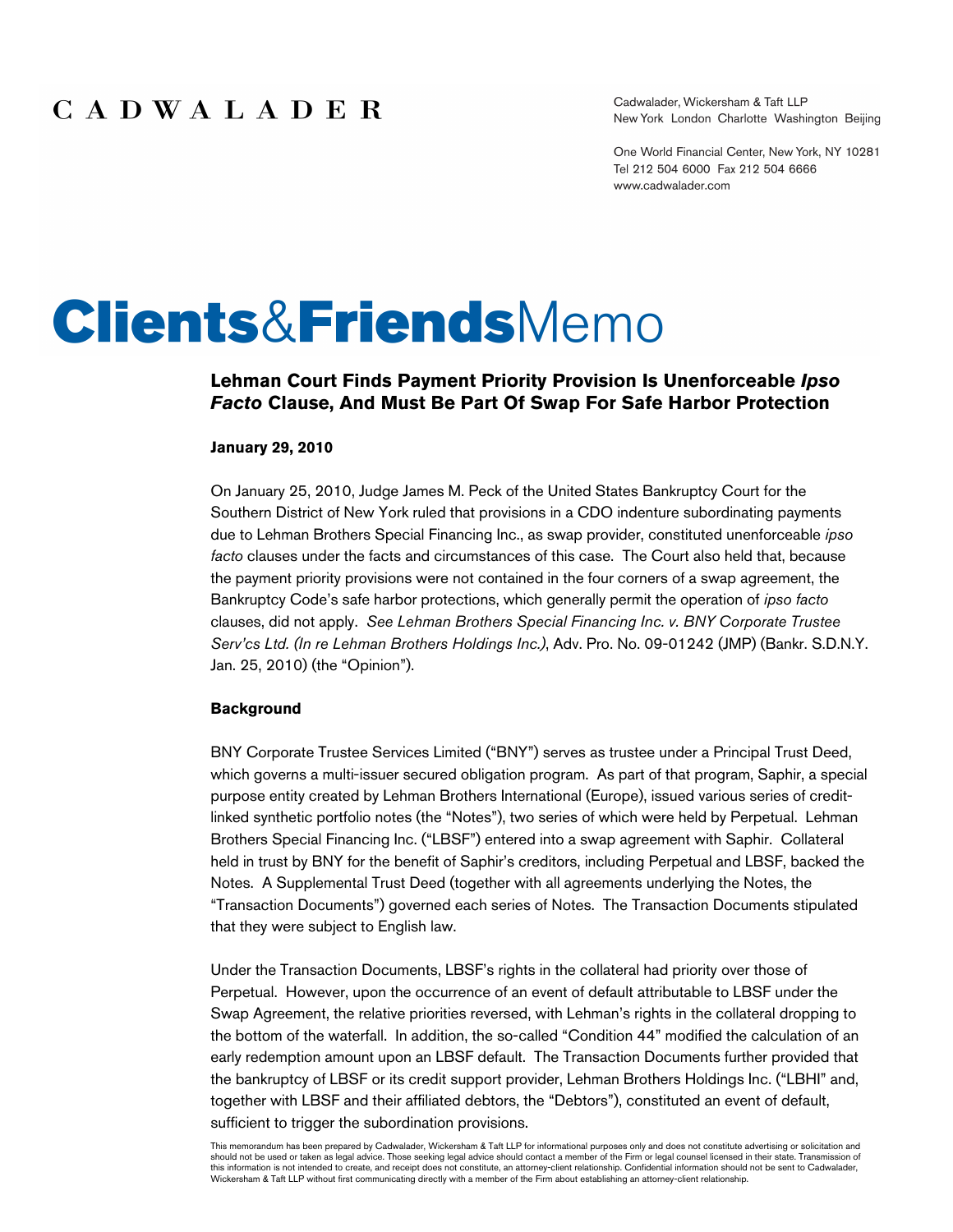# CADWALADER

### **Clients&FriendsMemo**

LBHI filed a voluntary petition for chapter 11 relief on September 15, 2008. LBSF followed with its own petition on October 3, 2008. Saphir terminated the Swap Agreement by notice to LBSF on December 1, 2008, citing LBSF's bankruptcy filing as the relevant event of default.

Perpetual commenced litigation in England to determine the priority of its rights under the Transaction Documents. During the pendency of that action, LBSF commenced the present adversary proceeding in U.S. Bankruptcy Court seeking summary judgment on the grounds that the subordination provisions and Condition 44 constituted unenforceable *ipso facto* clauses. BNY filed a cross-motion for summary judgment on the grounds that the Court must defer to the rulings of the English Courts. BNY further argued that even if the payment modification provisions were unenforceable *ipso facto* clauses, they fall within the scope of the Bankruptcy Code's safe harbor provisions, which permit enforcement of provisions governing the liquidation of certain transactions, including swap agreements, even after a bankruptcy.

On November 6, 2009, the English appellate court upheld a lower court decision that the Noteholder Priority and Condition 44 were enforceable under English law. The Court recognized, however, that, because LBSF was a debtor under the United States Bankruptcy Code, U.S. law could impact the ultimate enforceability of the Transaction Documents. Accordingly, it invited a ruling from the United States Bankruptcy Court.

#### **Analysis**

The Court ruled on several issues. In particular, we focus here on (1) the Court's ruling that the subordination provisons and Condition 44 were unenforceable *ipso facto* clauses, and (2) the Court's ruling that the Trust Deed Agreements did not constitute part of the Swap Agreement, and thus were not subject to the Safe Harbor.

 *Payment Priority Provisions Triggered On Bankruptcy Constitute Unenforceable Ipso Facto Clauses.* 

Under section 541 of the Bankruptcy Code, the Debtors' estates consist of "all legal and equitable interests of the debtor in property as of the commencement of the case." BNY contended that, under the English Court's decision, the subordination provisions took effect on the date of LBHI's bankruptcy, and, thus, the property right claimed by LBSF to the original priority "was lost" before the date of the commencement of LBSF's bankruptcy.<sup>1</sup> However, the Court determined that the plain language of the Transaction Documents required certain affirmative acts to be taken prior to modification of the payment priority. Based on this language, and the fact that the notice terminating the swap was not sent until after December 1, the Court held that "the relevant date for

<sup>&</sup>lt;sup>1</sup> Opinion, at \*16.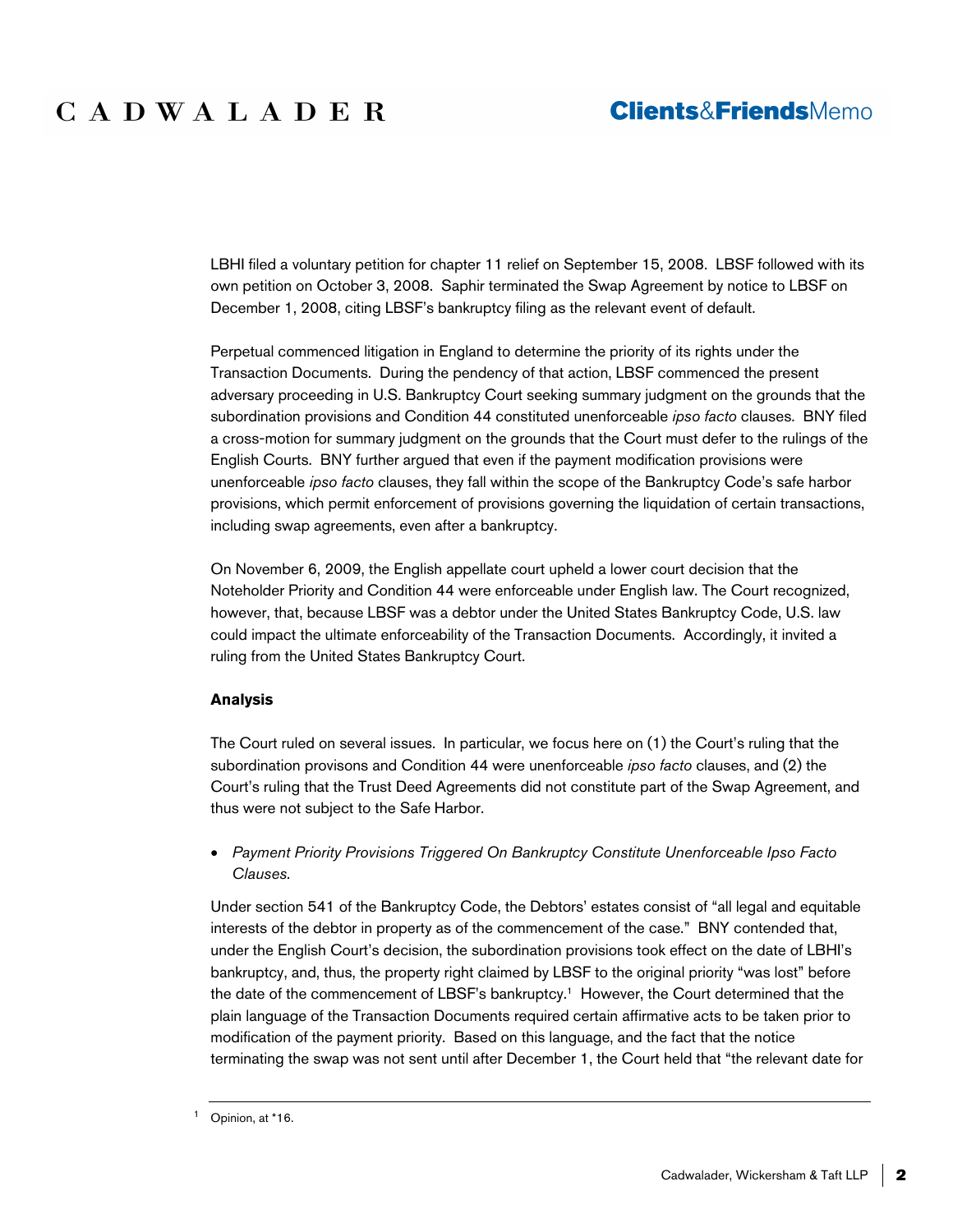# CADWALADER

### **Clients&FriendsMemo**

purposes of testing whether any shifting of priorities occurred under the Transaction Documents is the LBSF Petition Date."<sup>2</sup>

In *dicta*, the Court suggested that "even if LBHI's petition date were to be considered as the operative date for a claimed reversal of the priority payment under the Transaction Documents, the *ipso facto* protections" provided under the Bankruptcy Code "would bar the efficacy of such a change in distribution rights."<sup>3</sup>

Section 365(e)(1) of the Bankruptcy Code states,

Notwithstanding a provision in an executory contract or unexpired lease, or in applicable law, an executory contract or unexpired lease of the debtors may not be terminated or modified . . . solely because of a provision in such contract or lease that is conditioned on ... (B) the commencement of a case under this title.<sup>4</sup>

The Court found that the plain language of the Bankruptcy Code makes *ipso facto* clauses unenforceable if conditioned upon "the commencement of *a case*" under the Bankruptcy Code (as opposed to the commencement of the relevant debtor's bankruptcy). $5$  Thus, the Court must consider the relationship between the filing of the bankruptcy and the relevant *ipso facto* clause.<sup>6</sup> In this case, the Court concluded that the size and scope of these bankruptcy cases, as well as the relation between LBHI and LBSF leaves the Court "convinced that the chapter 11 cases of LBHI and its affiliates is a singular event for purposes of interpreting this *ipso facto* language."<sup>7</sup> The Court expressly recognized "the potential for further disputes over the interpretation of this language, but declines here to make any broad pronouncements" regarding when one debtor may invoke *ipso facto* protection due to the filing of another debtor. The Court applied the relevant analysis only to the facts in this case.<sup>8</sup>

Having determined that the subordination provisions and Condition 44 were subject to Code sections 365 and 541, the Court concluded that the provisions were unenforceable *ipso facto*  clauses. The default that triggered termination of the swap, and, in turn, application of the subordination provisions and Condition 44, was the bankruptcy of LBSF. Accordingly the

- 6 *Id.* at \*18-19.
- 7 *Id.* at \*20.
- 8 *Id.* at \*19.

<sup>2</sup> *Id.* at \*17.

<sup>3</sup> *Id.*

<sup>4</sup> *See also,* 11 U.S.C. § 541(c)(1)(B).

<sup>5</sup> *Id.* (emphasis in Opinion).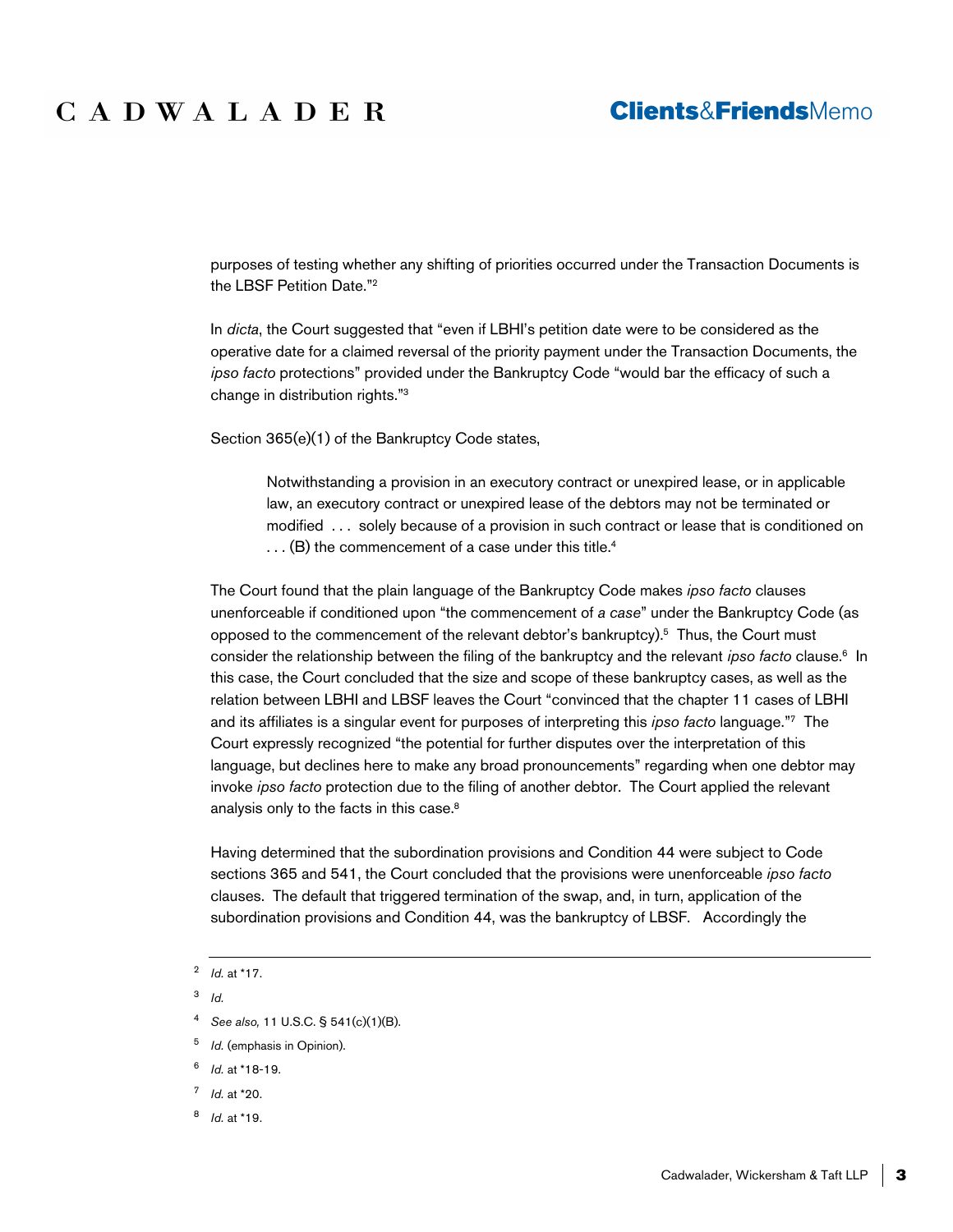### **Clients&FriendsMemo**

# CADWALADER

subordination provisions and Condition 44 altered the rights of LBSF on account of LBSF's bankruptcy.<sup>9</sup>

 *Payment Modification Provisions Must Be Part Of Swap Agreement To Receive Safe Harbor Protection.* 

The Court next considered whether, even if the payment modification provisions at issue constituted *ipso facto* clauses, they fell within the scope of the protections provided by the safe harbor provisions of the Bankruptcy Code. Section 560 of the Bankruptcy Code protects a nondefaulting swap participant's contractual right to (i) liquidate, terminate or accelerate "one or more swap agreements because of a condition of the kind specified in section  $365(e)(1)$ " of the Bankruptcy Code (the insolvency of the debtor, or commencement of a bankruptcy case) or (ii) "offset or net out any termination values or payment amounts arising under or in connection with the termination, liquidation or acceleration of one or more swap agreements."<sup>10</sup>

BNY contended that the subordination provisions and Condition 44 were part of the liquidation of the Swap Agreement, and, thus, enforceable pursuant to Bankruptcy Code Section 560. The Court did not reach this argument. Rather, the Court found, as a matter of fact, that "[a] review of the components of each Swap Agreement – the ISDA Master Agreement, schedules and written confirmation – reveals that there is no reference at all to the Supplemental Trust Deeds, the Noteholder Priority provision or" Condition 44 and these provisions "do not comprise part of the Swap Agreements themselves."<sup>11</sup> Therefore, the Court held, because the provisions of section 560 of the Bankruptcy Code "deal expressly with liquidation, termination or acceleration (not the alteration of rights as they then exist)" and because the safe harbor provision refers "specifically to 'swap agreements,' it follows that the Noteholder Priority provision and Condition 44 do not fall under the protections set forth therein."<sup>12</sup>

This ruling is limited only to the facts at issue – specifically the fact that the Swap Agreement did not include the subordination provisions and Condition 44 within the four corners of the Swap Agreement or by reference. Had the Swap Agreement expressly included the relevant terms, the Court would have had to consider whether the subordination provisions and Condition 44 pertain to the termination, liquidation or acceleration of a Swap Agreement, thus making them subject to the safe harbor provisions of section 560 of the Bankruptcy Code. This is an open issue that could be critical in any subsequent similar analysis.

- $11$  *Id.*
- $12$  *Id.*

<sup>9</sup> *See id.* at \*21.

<sup>10</sup> 11 U.S.C. § 560.